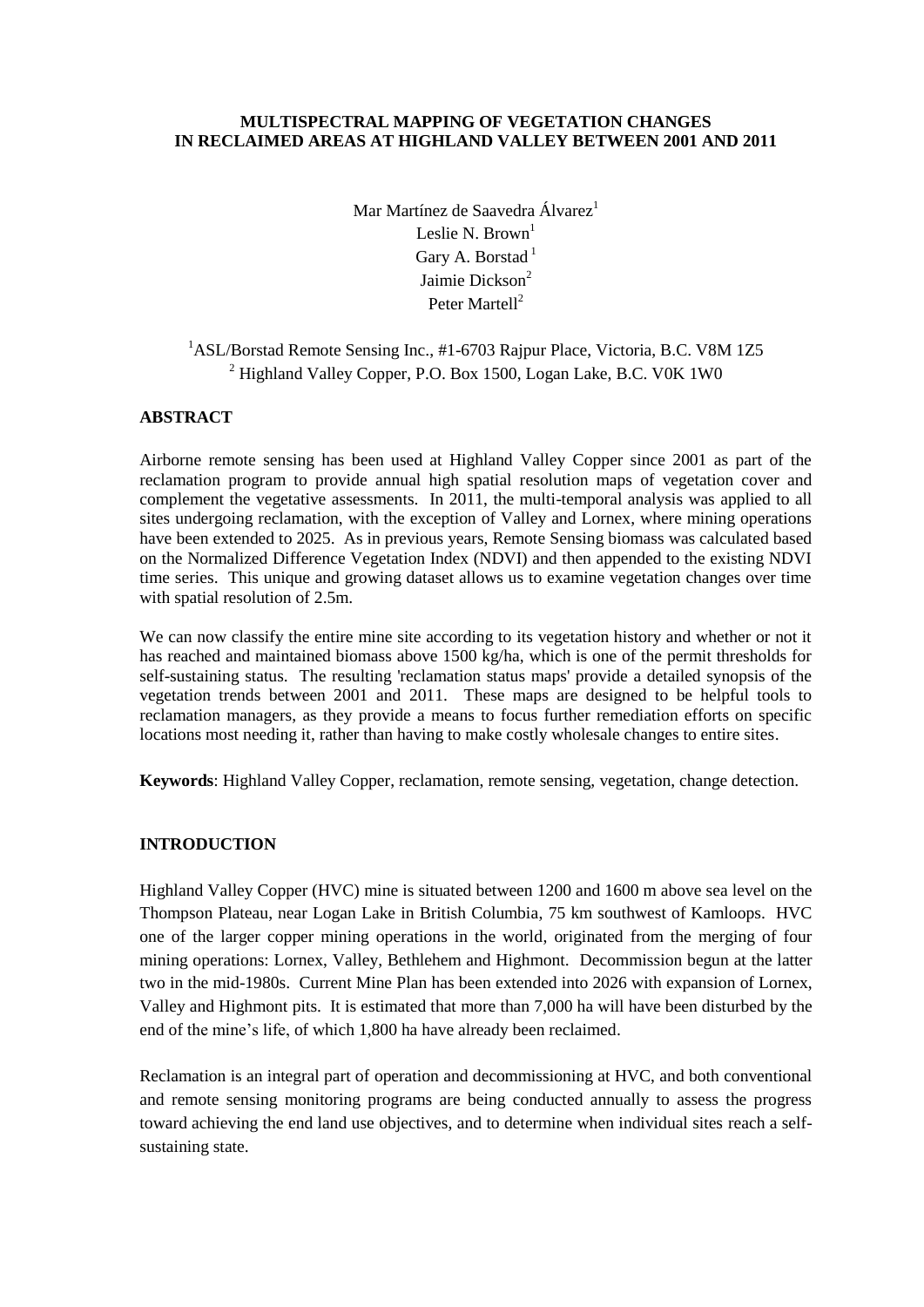The remote sensing program provides continuous maps of the vegetative changes over time for the entire mine site, supplementing the more detailed but less synoptic ground biological surveys, and providing a means to focus further remediation efforts on specific locations most needing it, rather than having to make wholesale changes to entire sites.

### **METHODS**

## **Remote sensing data**

Aerial multispectral surveys over revegetated areas have been acquired every year between 2001 and 2011, except for 2004. As in past years, multispectral airborne image data were acquired in early July using a Compact Airborne Spectrographic Imager (CASI) configured to acquire imagery in 9 spectral bands at 2.5 m spatial resolution (Richards et al., 2003, 2004; Borstad et al., 2005, 2009; Martínez et al., 2011). The aerial imagery is acquired along parallel transects with 50% overlap to obtain complete coverage of the revegetated areas, then radiometrically calibrated, and geometrically corrected and geographically mapped consistent with the mine Geographic Information System (Mine Units). The mapped at-sensor radiance imagery was then calibrated to apparent surface reflectance. Reflectance is a unitless ratio of the light reflected from the ground to the light illuminating the area, and is measured on a scale from 0 to 1 (or 0-100%) and permits direct comparison of the mapped imagery.

In 2011, we also acquired a 2 m resolution multispectral image for the same day from the World View 2 satellite (WV2) - which turned out to be on the same day as the airborne acquisition. This allowed us to cross-calibrate the two datasets and use the satellite data in place of the airborne data this year. Both datasets were similarly mapped and converted to surface reflectance. A comparison of the two datasets showed that they could be used interchangeably and therefore, the satellite data were used this year in preference to the more labour intensive airborne imagery.

### **Vegetation Indices**

Two vegetation indices were computed for both airborne and satellite imagery. The Normalized Difference Vegetation Index (NDVI) as shown in Table 1 is commonly used in remote sensing as a proxy for green plant biomass, % c (Tucker, 1979: Tucker et al., 1991; Jackson et al., 1983; Peñuelas and Filella, 1998). It is calculated as a normalized difference between reflectance in the near infrared and red portions of the electromagnetic spectrum. The underlying principle is that red reflectance (near 660 nm) from healthy green vegetation is low because of light absorption by photosynthetic pigments, mainly chlorophylls, whereas a plant's spongy mesophyll leaf structure creates considerable reflectance in the near infrared region of the spectrum.

NDVI is not a perfect measure of *in situ* biomass. Effects such as self-shading and consequent saturation of the index at very high *in situ* biomass, variability of the NDVI/biomass relationship between grasses and broad leaved plants, disease, flowering, water availability and other successional effects can interfere (Yin and Williams, 1997; Carter and Knapp, 2001; Wang et al., 2001). We try to reduce this variability by conducting the survey at the same time every year. We know that NDVI is for any particular class of vegetation is strongly controlled by precipitation and slope (Borstad Associates, 2009). At Highland Valley, grasses are more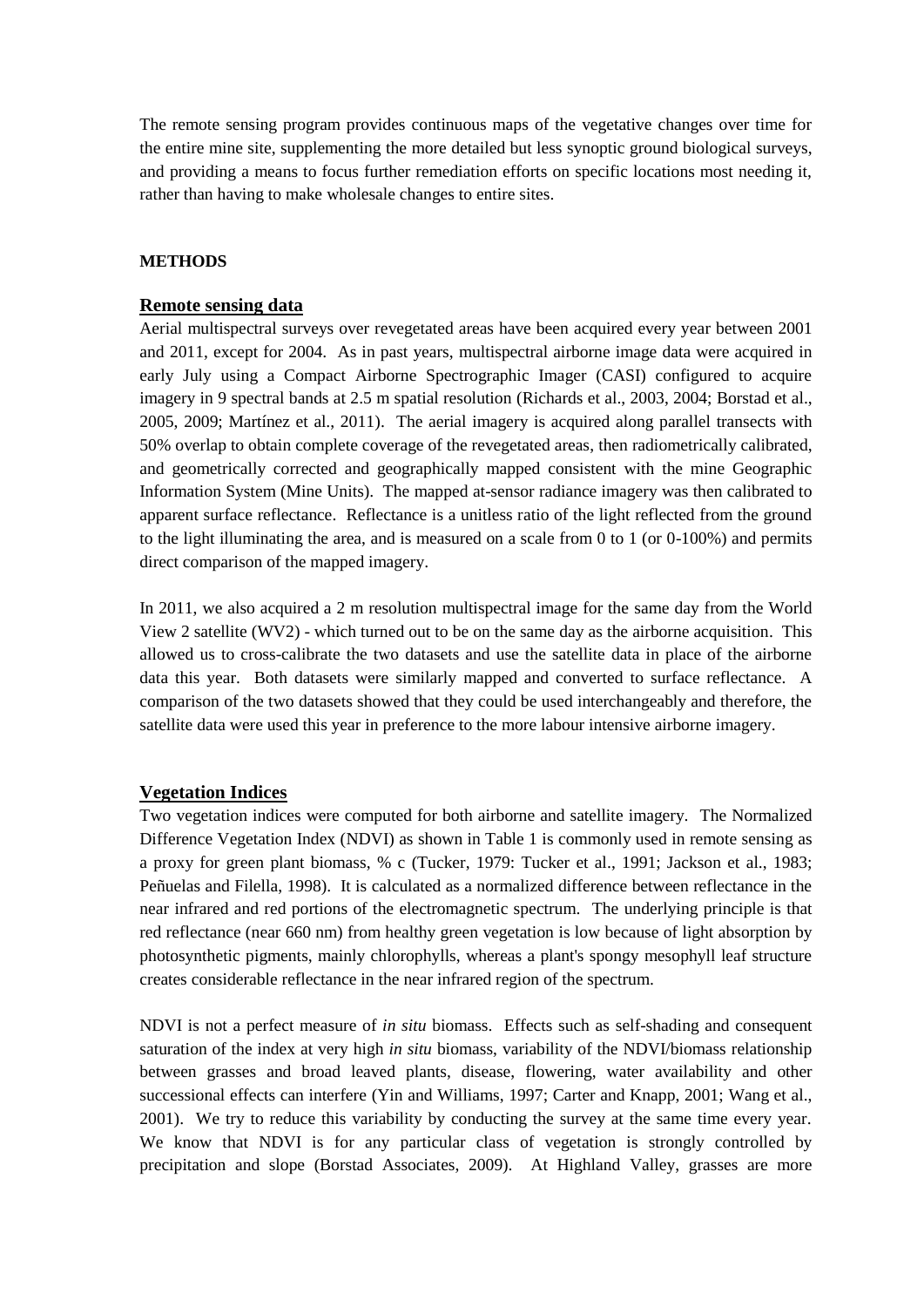susceptible to desiccation, and we can use the precipitation response and interannual variability of NDVI to help us identify areas with poor moisture retention.

The Normalized Green Index (NGI) was therefore developed in 2006 to assist with the interpretation of the NDVI maps by differentiating low NDVI values caused by chlorophyll degradation from those caused by moderate or sparsely vegetated green areas (Borstad Associates, 2006). NGI compares spectral bands in the green and the red wavelengths, having positive values for dense green vegetation, and negative values for yellowish vegetation.

As the CASI and WV2 multispectral bandsets were different, the vegetation indices were calculated using slightly different wavelengths (Table 1).

**Table 1.** Calculation of vegetation Indices for CASI and World View 2.  $R_{\lambda}$  = reflectance at wavelength  $\lambda$ (in nanometres).

| Index | CASI                                        | WV2                                         |  |  |  |  |
|-------|---------------------------------------------|---------------------------------------------|--|--|--|--|
| NDVI  | $(R_{776} - R_{665}) / (R_{776} + R_{665})$ | $(R_{832} - R_{660}) / (R_{832} + R_{660})$ |  |  |  |  |
| NGI   | $(R_{555} - R_{665}) / (R_{555} + R_{665})$ | $(R_{545} - R_{660}) / (R_{545} + R_{660})$ |  |  |  |  |

### **Remote Sensing Biomass (RSB)**

For application to Highland Valley, we calibrated NDVI to 'remote sensing biomass' (RSB) based on a comparison of CASI and *in situ* biomass measurements for a wide range of conditions from 2001 to 2005 (Borstad Associates, 2006):

$$
RSB = b*(NDVI-c)/(a-NDVI+c)
$$

where a=1.355, b=6959.7, c=0.129

### **Temporal classification**

In order to assess vegetation changes over time, the 2011 calibrated WV2 NDVI was appended to the existing 2001-2010 CASI NDVI dataset to produce an 11-year time series (excluding 2004, as there was no flight that year). The annual NDVI images were classified using an unsupervised algorithm (ISODATA in ENVI  $4.2<sup>TM</sup>$ ) that created 100 classes with similar NDVI histories, which were then grouped manually according to the observed trends in RS Biomass, and whether or not they had reached and maintained biomass above 1500 kg/ha, the accepted reclamation threshold for sustainability (Jones & Associates, 2005, Borstad Associates, 2006; Borstad et al., 2009; Martinez et al., 2011). The algorithm was applied to reclaimed areas on a local basis due to the complexity of each area, but the criteria for the final grouping were the same for all areas. The NGI data were used to assist in the interpretation of low NDVI values. Photographs and visual observations made during a field visit on 24<sup>th</sup> August 2011 were used to assist the interpretations.

#### **RESULTS**

#### **Temporal Classes**

Table 2 illustrates the eleven groupings derived from the 11-year NDVI classification. Areas with RSB > 1500 kg/ha are considered "good" or successfully reclaimed, while those with RSB in the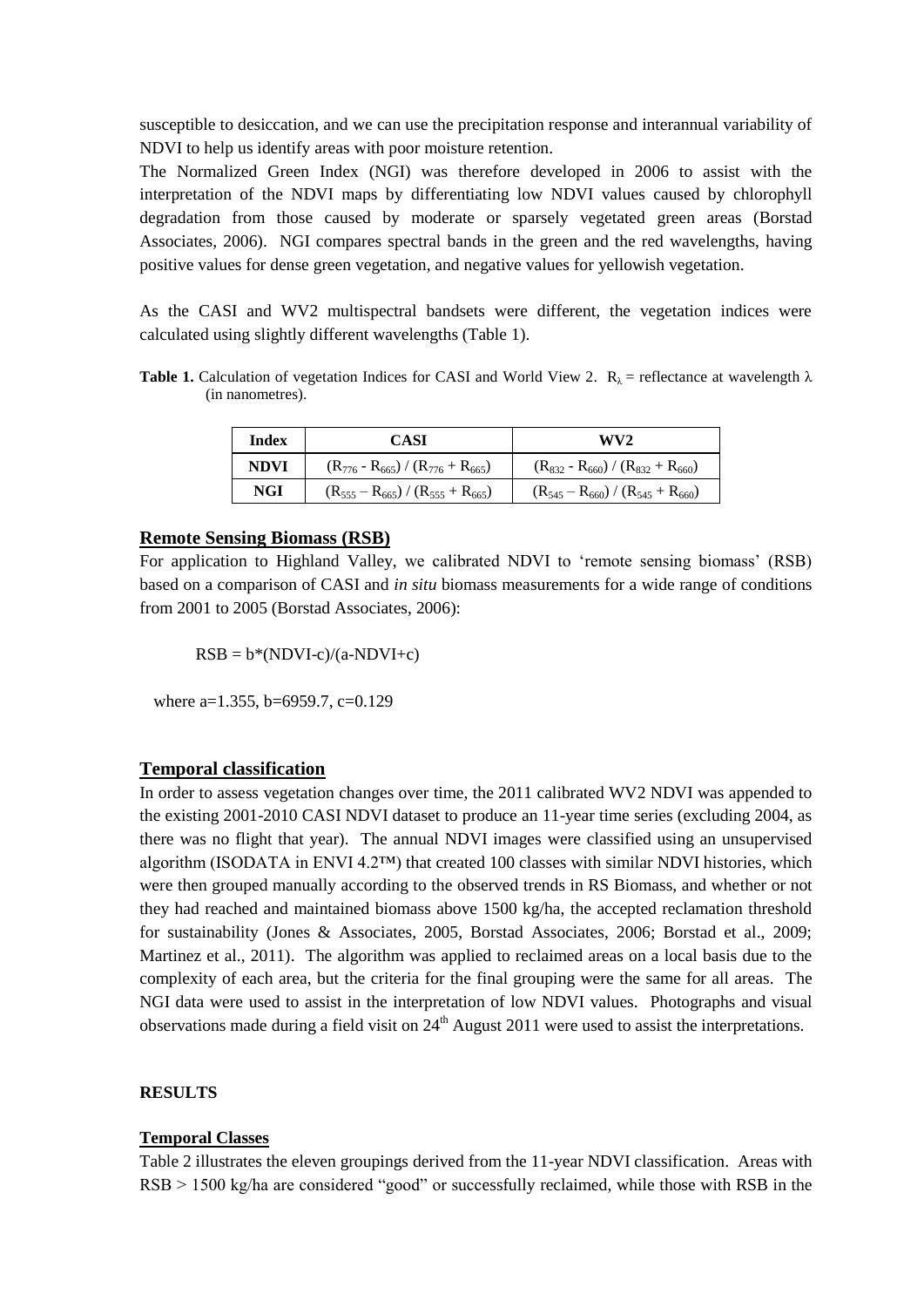range 750 – 1500 kg/ha are termed "marginal" and could require further remediation to achieve reclamation status, especially if showing a rapid decline. Areas that remained consistently below 750 kg/ha are considered "limited" and indicate that vegetation is not establishing and intervention is required. Areas disturbed *before* 2007 were described in terms of their NDVI trend since then. Only areas disturbed *after* 2006 were grouped into classes 10 (recovered) and 11 (not recovered).

|  | Table 2. Descriptions of temporal change classes derived from the unsupervised classification of the |
|--|------------------------------------------------------------------------------------------------------|
|  | $2001(02)$ -2011 NDVI time series. RSB = Remote Sensing Biomass. Note that although class 5 is       |
|  | included in the table, it did not appear in the 2011 reclamation maps.                               |

| 2001/2002 - 2011 Trend                                                  |                | $2011$ RS biomass (kg/ha)<br>and Class |       | Interpretation<br>(based on ground truth and photographs)                                                                                                                |  |  |  |
|-------------------------------------------------------------------------|----------------|----------------------------------------|-------|--------------------------------------------------------------------------------------------------------------------------------------------------------------------------|--|--|--|
|                                                                         | >1500          | 750 - 1500                             | < 750 |                                                                                                                                                                          |  |  |  |
| Stable or weakly varying                                                | 1              | 5                                      | 9     | (1) good areas: dense green vegetation<br>(5) marginal areas: green /dry/ sparse<br>vegetation<br>(9) limited areas: poorly vegetated areas that<br>are not establishing |  |  |  |
| Rapid growth since 2001<br>or 2002, or since<br>disturbance before 2006 | $\mathfrak{D}$ | 6                                      |       | $(2)$ previously new / limited /marginal areas<br>that have become established by 2011.<br>(6) not yet established by 2011                                               |  |  |  |
| Rapid decrease                                                          | 3              | 7                                      |       | (3) areas experiencing a rapid loss of RSB,<br>but still $>1500$ kg/ha in 2011<br>(7) loss leading to $RSB < 1500$ kg/ha in 2011                                         |  |  |  |
| Very variable, strongly<br>affected by desiccation                      | 4              | 8                                      |       | (4) dense grass areas<br>(8) marginal grass areas                                                                                                                        |  |  |  |
| Disturbed <i>after</i> 2006, and<br>recovered by 2011                   | 10             |                                        |       | good / marginal areas that were disturbed<br>after 2006 and had RSB >1500kg/ha by 2011                                                                                   |  |  |  |
| Disturbed <i>after</i> 2006, and<br>not recovered by 2011               |                | 11                                     |       | good / marginal areas that were disturbed<br>after 2006 and had RSB <1500kg/ha by 2011<br>includes areas that suffered vegetation loss<br>not caused by mine activities  |  |  |  |

## **Reclamation Status**

Figure 1 illustrates the 2011 reclamation status for two of the three major reclamation areas at Highland Valley. The 11 classes listed in Table 2 were merged into 3 categories that summarize the RS biomass status in 2011, whether successfully reclaimed (>1500 kg/ha, classes 1-4, 10), not yet established (750-1500 hg/ka, classes 6, 7, 8), or limited or disturbed and not recovered (<750 kg/ha, classes 9, 11).

The results show that in 2011 the reclaimed areas had been successfully reclaimed for the most part (70-78%). The 'limited/loss' areas (black in Figure 2) tended to be found mostly along Bethlehem Main Dam, south Heustis, southeast Bethlehem Plant site, and some areas recently disturbed in Bethlehem Tailings and Bethlehem South that remained limited in 2011. Pond margins were included in this class, although they represent areas of submerged and emergent macrophytes. In 2011 high water levels caused flooding in east Trojan and Bethlehem Main I pond (white arrows in Figure 2). The presence of water reduces NDVI values in wet areas even if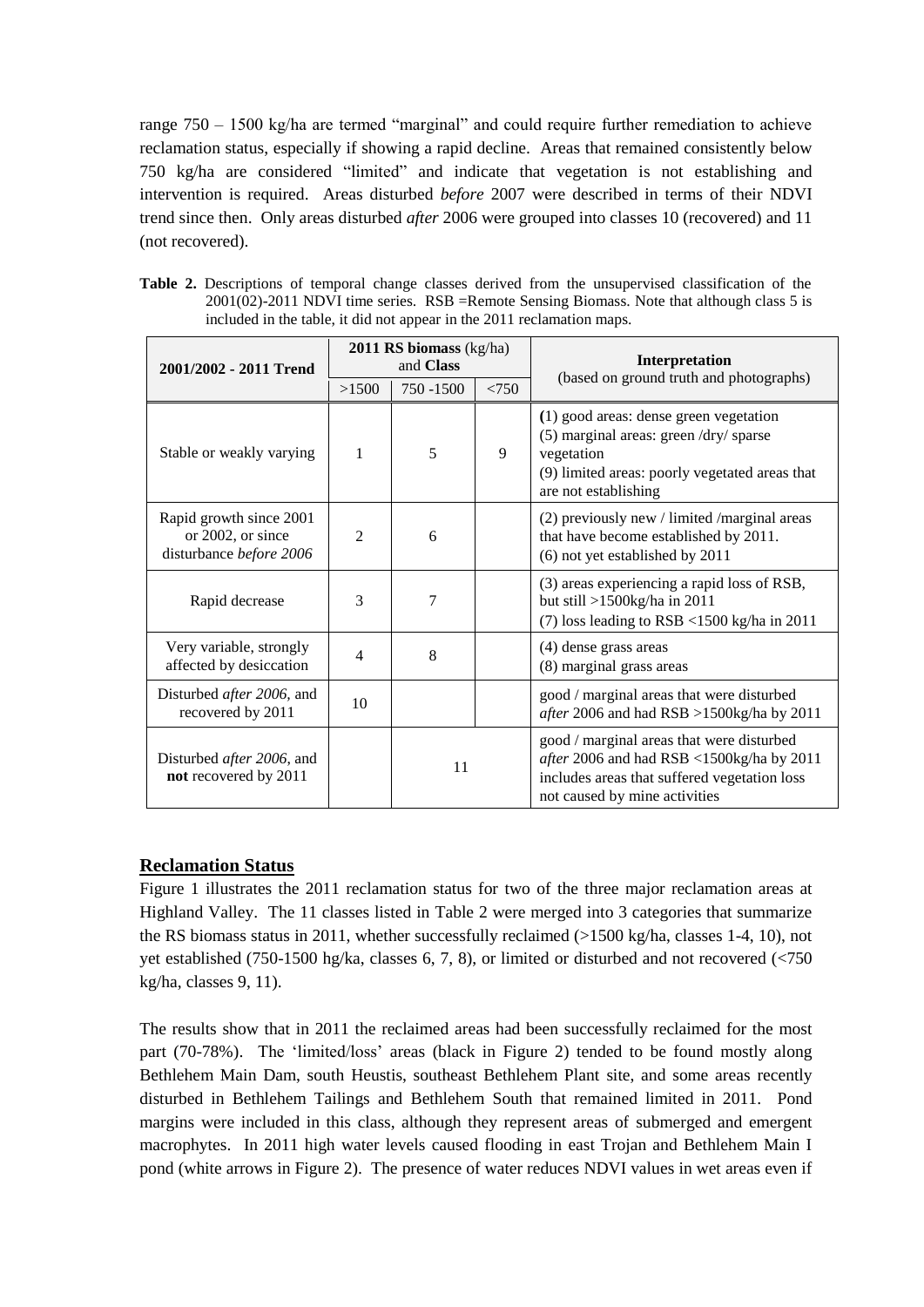vegetation growth is dense. The flooding is believed to have been caused by the combination of a very wet spring and the impact of intense beetle-salvage logging in the watershed north of Trojan.



Figure 1. Reclamation status maps for the 3 study areas at Highland Valley Copper, showing remote sensing biomass estimates for 2011. **P**: location of ponds**.**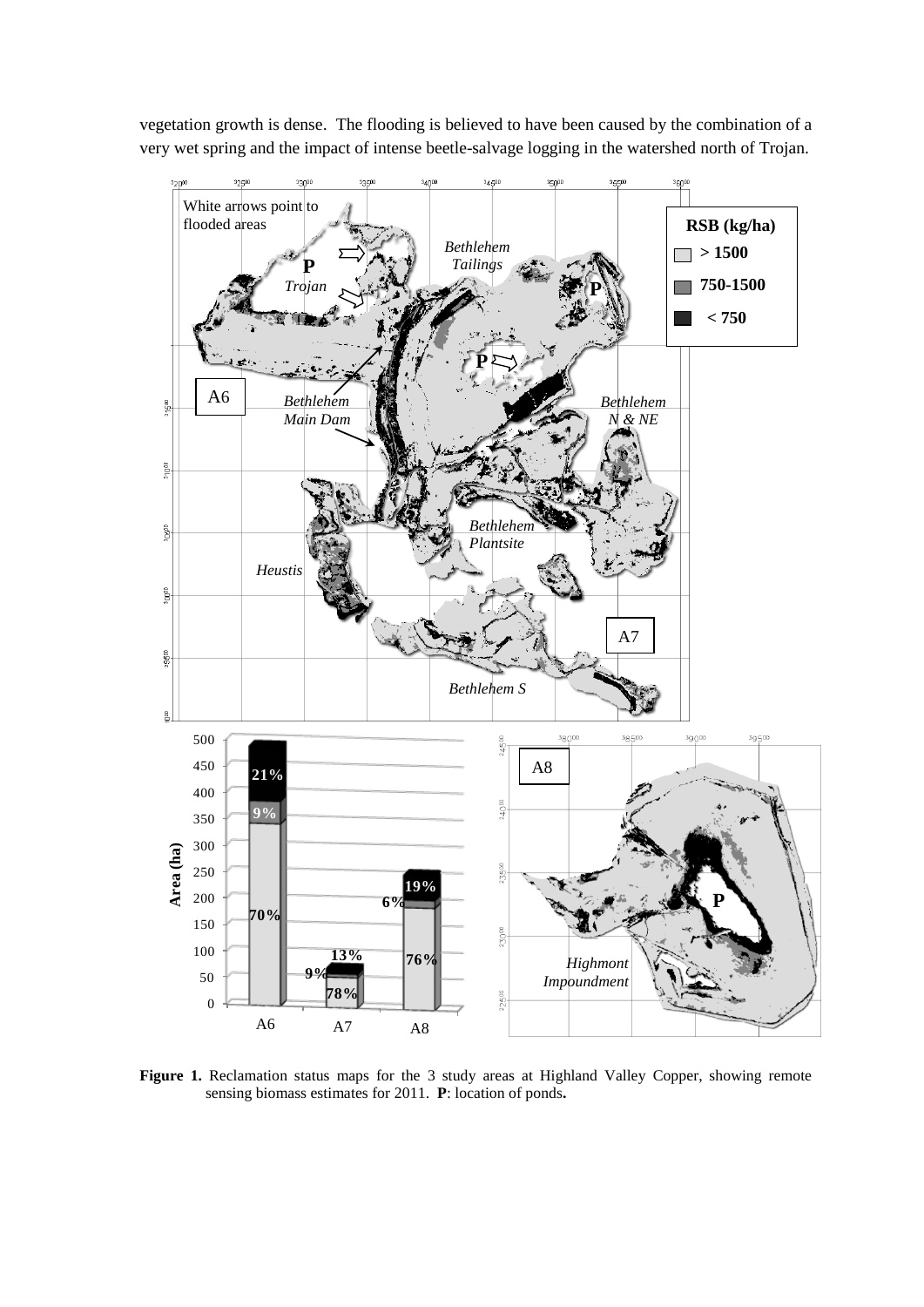Table 3 gives the full classification breakdown, showing not only the current reclamation status but also the 11-year trends at each study area. A large fraction of the areas rated 'successfully reclaimed' were subject to desiccation (class 'AD'), especially at area A6 (37%). Our interpretation of this class is that although the biomass is generally good, there is a strong year-toyear variability in vegetation greenness, as shown by the NDVI trends. This variability is strongest in areas of grass and helps the analyst interpret vegetation type. Observation of these areas in August 2011 confirmed a dominance of grasses, which bleach under drought conditions.

A more detailed analysis of the 750-1500 kg/ha 'not yet established' classes (marginal) shows that some of these areas are on track to reclamation success if the current growth trend continues ('rapid growth' class 6), while others will likely require intervention ('rapid decrease' class 7).

| <b>2011 RSB</b>                                                 | $>1500$ kg/ha<br>(successfully reclaimed) |       |                |                |           | 750-1500 kg/ha<br>(not yet established) |     |           |      | $< 750$ kg/ha<br>(limited/loss) |       |            |              |
|-----------------------------------------------------------------|-------------------------------------------|-------|----------------|----------------|-----------|-----------------------------------------|-----|-----------|------|---------------------------------|-------|------------|--------------|
| Class                                                           | 1                                         | 2     | $\mathfrak{Z}$ | $\overline{4}$ | 10        |                                         | 6   | 7         | 8    |                                 | 9     | 11         |              |
|                                                                 | WV                                        | RG    | <b>RD</b>      | AD             | <b>DR</b> | <b>Total</b>                            | RG  | <b>RD</b> | AD   | <b>Total</b>                    | WV    | <b>DNR</b> | <b>Total</b> |
| Trojan, Heustis, Bethlehem Tailings, N, NE, Plantsite (area A6) |                                           |       |                |                |           |                                         |     |           |      |                                 |       |            |              |
| Ha                                                              | 37.7                                      | 68.9  | 16.0           | 179.1          | 41.5      | 343.2                                   |     |           | 42.4 | 42.4                            | 76.1  | 27.2       | 103.3        |
| % Area                                                          | 7.7                                       | 14.1  | 3.3            | 36.6           | 8.5       | 70.2                                    |     |           | 8.7  | 8.7                             | 15.6  | 5.6        | 21.1         |
| Avg RSB                                                         |                                           |       |                |                |           | 4042.7                                  |     |           |      | 1101.2                          |       |            | 563.3        |
| Bethlehem S (area A7)                                           |                                           |       |                |                |           |                                         |     |           |      |                                 |       |            |              |
| Ha                                                              |                                           | 32.8  |                | 15.6           | 9.0       | 57.4                                    |     |           | 6.3  | 6.3                             | 8.0   | 1.9        | 9.9          |
| % Area                                                          |                                           | 44.6  |                | 21.2           | 12.2      | 78.0                                    |     |           | 8.5  | 8.5                             | 10.9  | 2.5        | 13.4         |
| Avg RSB                                                         |                                           |       |                |                |           | 3816.1                                  |     | 1042.9    |      |                                 |       |            | 156.4        |
| Highmont Impoundment (area A8)                                  |                                           |       |                |                |           |                                         |     |           |      |                                 |       |            |              |
| Ha                                                              | 16.9                                      | 59.0  | 31.4           | 39.5           | 45.9      | 192.7                                   | 9.9 | 8.9       | 4.4  | 23.21                           | 38.2  |            | 38.2         |
| % Area                                                          | 6.7                                       | 23.2  | 12.4           | 15.6           | 18.1      | 75.8                                    | 3.9 | 3.5       | 1.7  | 9.1                             | 15.0  |            | <i>15.0</i>  |
| Avg RSB                                                         |                                           |       |                |                |           | 3788.4                                  |     |           |      | 1114.9                          |       |            | 385.8        |
| All areas                                                       |                                           |       |                |                |           |                                         |     |           |      |                                 |       |            |              |
| Ha                                                              | 54.7                                      | 160.7 | 47.4           | 234.2          | 96.3      | 593.3                                   | 9.9 | 8.9       | 53.0 | 71.8                            | 122.3 | 29.1       | 151.4        |
| % Area                                                          | 6.7                                       | 19.7  | 5.8            | 28.7           | 11.8      | 72.7                                    | 1.2 | 1.1       | 6.5  | 8.8                             | 15.0  | 3.6        | 18.5         |

RSB: remotely sensed biomass (kg/ha), WV: weakly varying, RG: rapid growth, RD: rapid decrease, AD: affected by desiccation, DR: disturbed & recovered, DNR: disturbed & not recovered

### **CONCLUSIONS**

The 11-year remote sensing program at Highland Valley Copper has been very successful, and has produced a history of reclamation that is perhaps unique in the world. One of the values of the program is that it provides continuous maps of the vegetation changes over time for the entire mine site, thus extending the more detailed but sparsely distributed *in situ* sampling.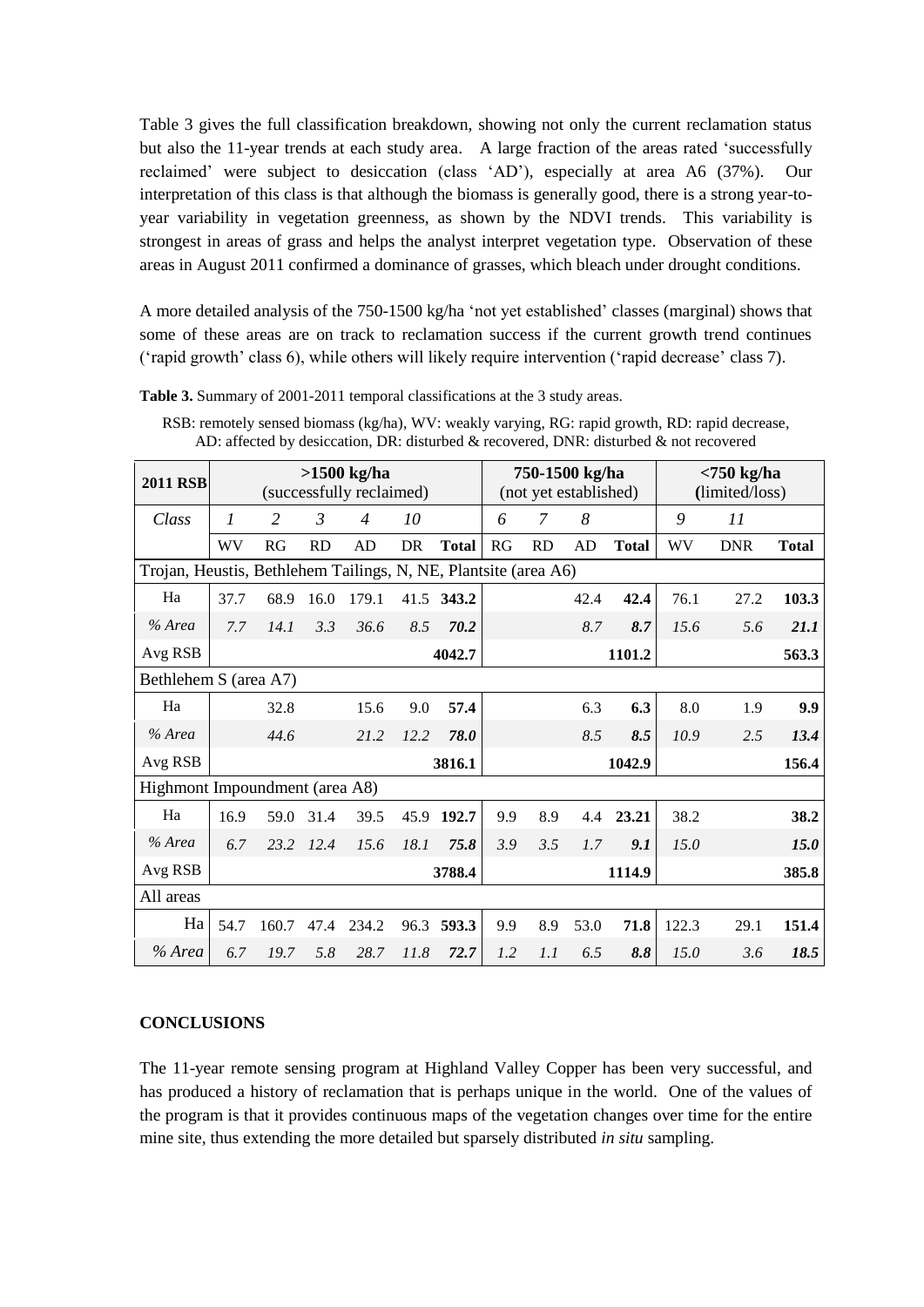Using NDVI as an indicator of vegetation greenness as well as biomass, the temporal classification of the 11-year time series has enabled us to directly measure revegetation success or failure at 2.5m spatial detail.

It is well known that vegetation (especially grass) yellows if water is limited, and conversely responds quickly to rain or watering. NDVI varies with precipitation during the preceding weeks and depending on slope and substrate (Wang et al., 2001; Martínez et al, 2011), so analysis of NDVI for only one year would be different in wet and dry years. In our analysis of the time series, we ignore variation at this time scale and look for longer term changes. On the other hand, the year-to-year NDVI variability allows separation of areas generally dominated by grasses, where greenness varies widely with variations in precipitation, from areas undergoing steady increases or decreases, and those that remain poorly vegetated. Measuring and mapping the *vegetation trends* in specific sites has provided a cost-effective means to focus remediation effort at Highland Valley Copper.

The strength of remote sensing is the consistent, synoptic view it is able to provide of a mine reclamation program and its progress over time. The high spatial resolution and flexibility of spectral configuration and acquisition timing characteristic of airborne systems make them ideal for this application, but satellites have seen recent improvements in spatial resolution in particular that make them a less expensive alternative. However, the reduction in cost comes at significantly increased risk, since satellite surveys are more affected by cloud than those from aircraft that can be more readily tasked to avoid cloud.

#### **ACKNOWLEDGEMENTS**

We thank Randy C. Kerr, José Lim and Peter Willis, members of the ASL/Borstad remote sensing group, for their valuable contributions during data acquisition, pre-processing, and georectification.

#### **REFERENCES**

Borstad Associates Ltd. 2006. *Multispectral mapping of reclaimed areas: extended analysis of the 2005 imagery*. Highland Valley Copper 2005 Annual Reclamation Report vol II report 8.

Borstad, G. A., L. Brown, M. Martínez, B. Hamaguchi, J. Dickson, and M. Freberg. 2009. Airborne mapping of vegetation changes in reclaimed areas at Highland Valley between 2001 and 2008. Presented at the *33rd British Columbia Mine Reclamation Symposium*, 14-17 September 2009, Cranbrook, BC, 10 p.

Borstad, G. A., M. Martínez, H. Larratt, M. Richards, L. Brown, R. Kerr and P. Willis. 2005. Using multispectral remote sensing to monitor aquatic vegetation at a reclaimed mine site. Presented at the *29th British Columbia Mine Reclamation Symposium*, 19-22 September 2005, Abbotsford, BC, 11 p.